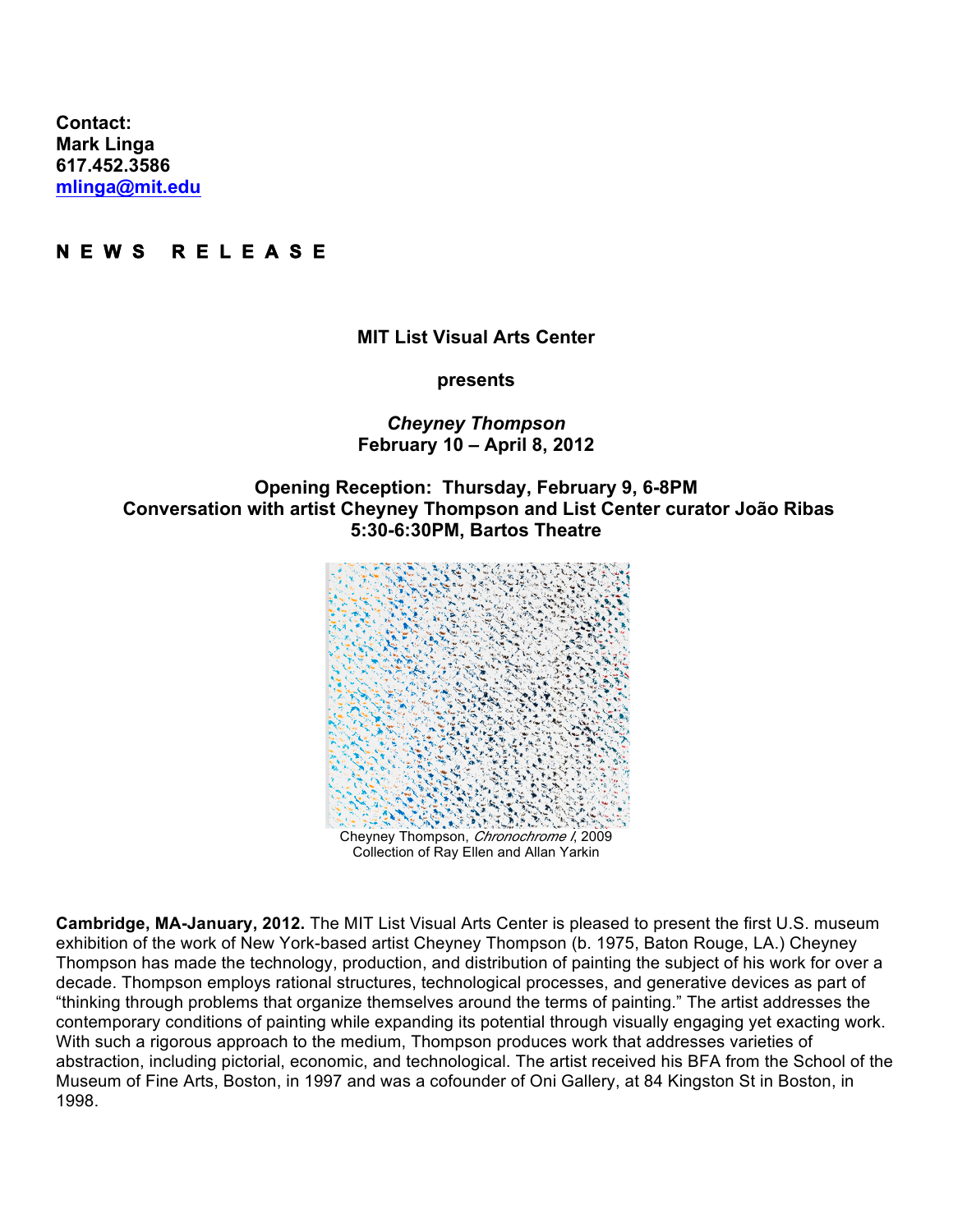The luminous surfaces of the *Chronochromes* (2009–2011) are painstakingly composed using the color system devised by Albert H. Munsell, a Boston-born painter and professor at the Massachusetts Normal Art School (now MassArt), in the early 1900s. Thompson grafts this color system onto a calendar: each day is assigned a complementary hue pair, with every hour changing the color value, and every month changing the saturation, of each hand-painted brushstroke. This system produces paintings "which register fatigue, distraction, and interruptions," as well as the flow of time itself.

The materiality of painting is the basis for his *Chromachromes* (2009), which depict motifs drawn from a scan of the underlying canvas. Thompson's recursive process merges digital reproduction with the literal ground of painting: the scanned linen is divided into values of light and dark, and painted using colors drawn from Munsell's system. Each painting is given a unique historical format, including the academic portrait painting, the diptych, and the Renaissance tondo (a round painting or sculpture). The use of this typology continues Thompson's engagement with the history of painting, from still life, to the chromatic variation on a single motif.

Thompson's long-standing interest in the circulation of painting, and the artwork as commodity, is evident in eight paintings of his landlords composed using the CMYK four-color process of commercial printing. Through a subtractive process removing degrees of light from the image, the portraits combine deskilled technology with painterly technique. The portraits also comment on the historical relations—artist and market, labor and value—of artistic production, as well as the circulation and exchange of commodities and information.

Other works on view reframe or reiterate details and motifs from previous paintings. Reflecting his interest in the conceptual and material conditions of image production, these paintings combine both senses of the *digital*. Blurred photocopies of garbage are used to produce a digital artifact that serves as the source for Thompson's series of *Untitled* (2006) paintings. Enlarged sections of these images are meticulously rendered in shades of gray; arranged in a grid, the tonal scheme used to produce the paintings is itself presented in *Is-A* (2008). For his participation in the 2008 Whitney Biennial, Thompson reframed details from the digital images to produce a new series of works.

The exhibition also features a series of Thompson's recent pedestal sculptures, which turn sculptural volumes into surfaces. Rather than following the convention of presenting art works, these sculptures self-reflexively address their function by presenting information and supplemental materials related to the exhibition, the artist's research process, and the works on view.

A monograph on the artist will be published by Walther König in early 2012, featuring essays by noted art historian Yve-Alain Bois, poet Ann Lauterbach, scholar, writer Simon Baier, and LVAC curator João Ribas.

*Cheyney Thompson* is organized by João Ribas, Curator, MIT List Visual Arts Center

### **About the Artist**

Cheyney Thompson was born in 1975 in Baton Rouge, LA, and currently lives and works in New York City. He received his BFA from the School of the Museum of Fine Arts, Boston, in 1997. He cofounded Oni Gallery, along with Count Zero guitarist Brendon Downey, in an artist-occupied space at 84 Kingston St, Boston, MA, in 1998. Recently, his work has been presented in solo exhibitions at Sutton Lane, Brussels (2010), Overduin and Kite, Los Angeles (2010), Galerie Buchholz, Berlin (2009), and Andrew Kreps Gallery, New York (2009). His work has also been featured in significant exhibitions such as *Slow Painting*, Museum Morsbroich, Leverkusen, Germany (2009); *Collatéral*, Le Confort Moderne, Poitiers, France (2009); *Compass in Hand: Selections from the Judith Rothschild Foundation Contemporary Drawings Collection*, Museum of Modern Art, New York (2009); *Whitney Biennial*, Whitney Museum of American Art, New York (2008); *TBA: Cheyney Thompson and Eileen Quinlan*, Arnolfini, Bristol, England; and *Greater New York*, P.S.1 Contemporary Art Center, Long Island, NY (2005).